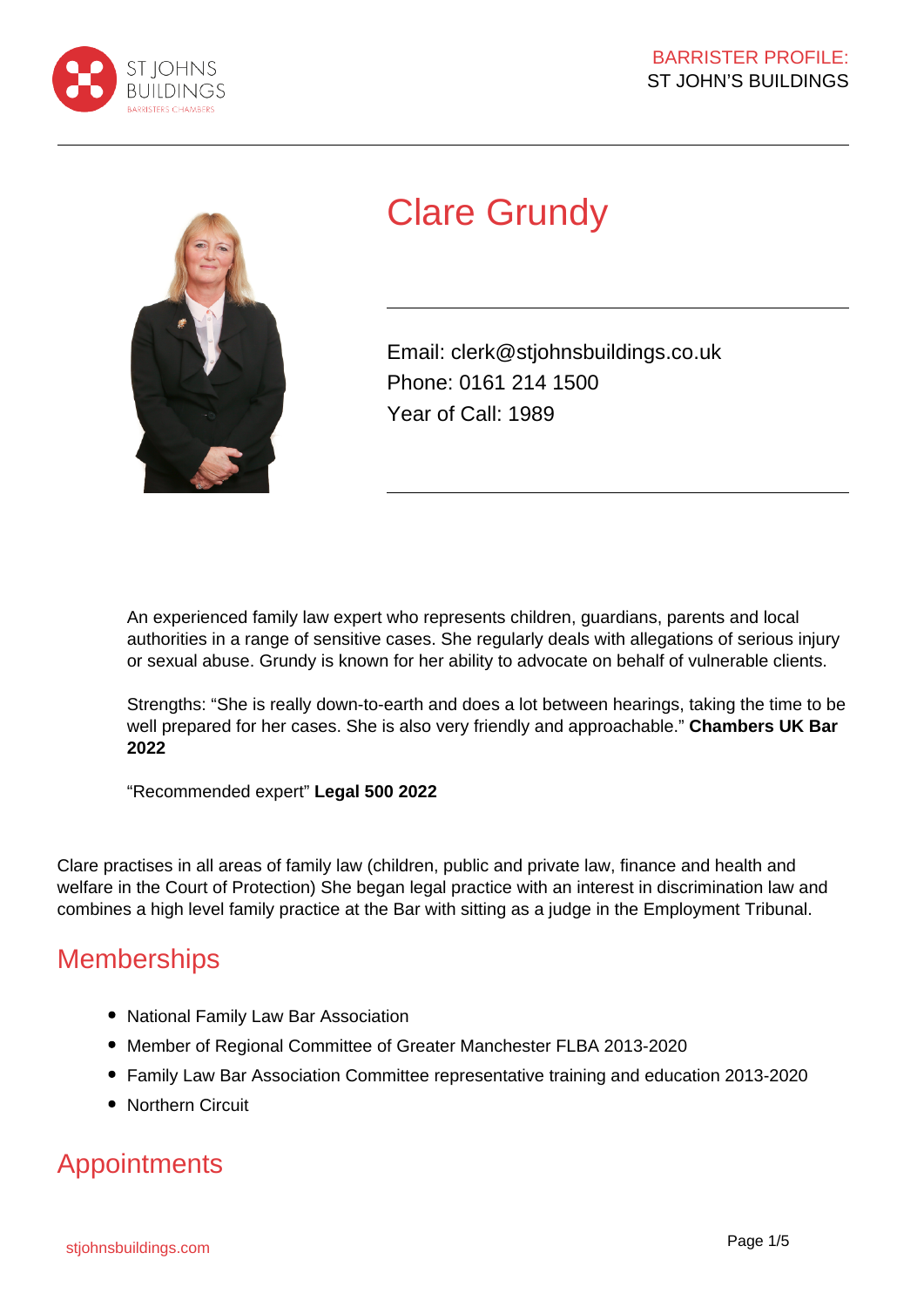- Fee Paid Employment Tribunal Judge 2003
- Appointed Person- Gang masters Licensing Authority Appeals
- Accredited for Direct Public Access instructions

## Legal Directory Recommendations

Strengths: "She is an amazing barrister and provides support for clients." "She is very experienced and knowledgeable in all aspects of family law." **Chambers UK Bar 2021**

"Given her experience including her sitting part time as a judge, she is exudes a calmness which undoubtedly benefits her clients. She is always extremely well prepared and is conscientious in keeping in touch with her instructing solicitor during a case." **Legal 500 2021**

"A safe pair of hands who always focuses on the welfare of children." **Legal 500 2020**

# **EXPERTISE**

## Family - Children

## Family (Public Law Proceedings)

Public law proceedings – care proceedings particularly involving child death and injury cases. Brain injury, drowning, shaking injuries, other "non- accidental" physical injury, burns and neglect.

Sexual harm, CSE and grooming cases and emotional harm. Clare has particular expertise in the Advocates gateway procedures regarding vulnerable witness "cross examination". Clare has attended the Bar Council Advocates Gateway training and conducted cross – examination of children and Re W applications.

Clare is instructed by Local Authorities, parents and Guardians, the Official solicitor and Cafcass Legal and can view a case from all angles to give advice on tactical approach as well as substantive law.

Clare has experience of many Special Guardianship applications and disputes within the family post placement. Foster parent regulatory disputes including the "employment" and financial aspects of the same. Complex adoption applications including with a foreign aspect. Secure Accommodation Orders and deprivation of liberty applications.

### Family (Private Law Proceedings)

Private law Child arrangement order applications including shared parenting and removal from the jurisdiction cases and intractable contact disputes including parental alienation cases and cases where mental capacity may be relevant.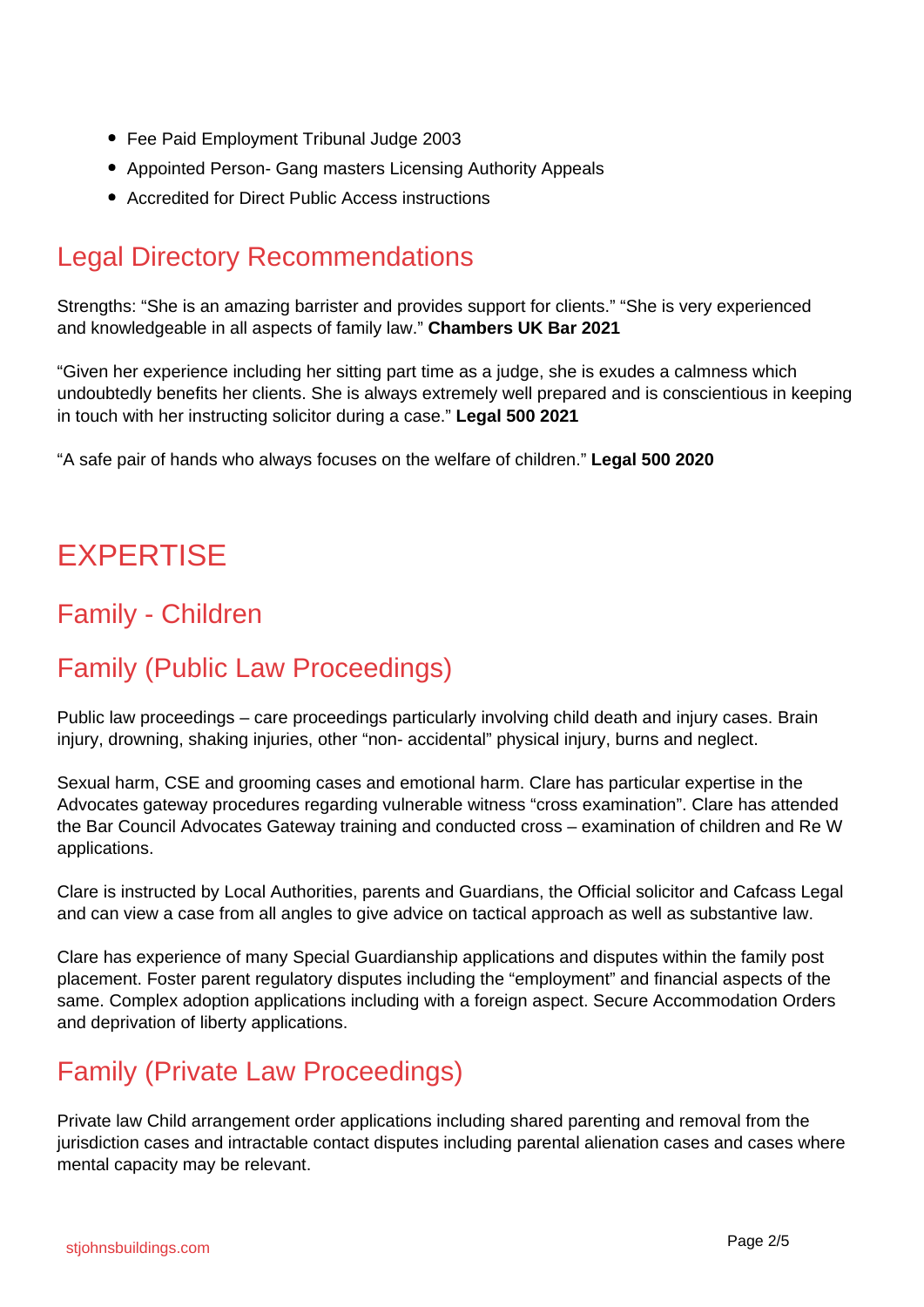Clare represents both mothers and fathers through the maze of post separation child rearing to secure the upbringing of stable and confident children and to obtain the best legal and practical framework for that to work for the benefit of the children.

The breadth of Clare's practice in private law is shown in the reported private law cases listed below.

### Other family related matters

Professional negligence claims arising from family law matters.

### Reported cases

#### **LV17C00867 VBC V AGM, AGF, AM, AF, AA, AB & AC (L)**

#### **LV17C02751 VBC V BM, BF, BA & BB and others [2019] EWFC 64**

#### https://www.bailii.org/ew/cases/EWFC/HCJ/2019/64.html

Sir Mark Hedley. Clare was led by Mr Paul Storey QC in this complex multi-handed public law litigation which appears to be the largest public law family case ever been litigated in England and Wales. 15 care cases were heard together by Sir Mark Hedley relating to grave sexual abuse allegations in respect of children. Clare and Paul led the submissions at half time inviting the Court to end the litigation for their client at that point. Sir Mark Hedley decided the principle of whether there was a power for the Family Court to stop a case "at half time" and if so the test for it to be exercised (appendix 2 of the Judgment). The legal argument on behalf of the Respondents also traversed the approach to exoneration of a person who has been the subject of an allegation that could not be proved against them. Clare and Paul's client was exonerated.

#### **Im the Matter of a Child (L) [2015] EWCA Civ 901. On appeal from HH Judge Kevin Barnett**

Court of Appeal appeal in which Clare successfully persuaded the court in the skeleton argument that there was no flaw in the Judge's reasoning at first instance after a heavily contested care case.

#### **Wigan Borough Council v Fisher and Thomas – and – A (by her Children's Guardian) [2015] EWFC 34MH13C00175 Jackson J**

#### **Wigan Borough Council v Fisher & Ors v Fisher & Thomas (fact-finding) [2013] EWHC 3770 (Fam) Jackson J**

Clare was led by Miss Frances Heaton QC for the Local Authority in this fact finding and final hearing regarding the death of a child and the placement of the sibling. The second judgment concerned the publication of the judgment.

#### **Re E (A Child) MA12P00714 Manchester 23/05/2014 HHJ Hernandez**

Clare acted on a direct access basis for a father seeking contact to his child in difficult circumstances.

#### **In the matter of Re: U (Children) [2014] EWHC 4535 (Fam) Mostyn J**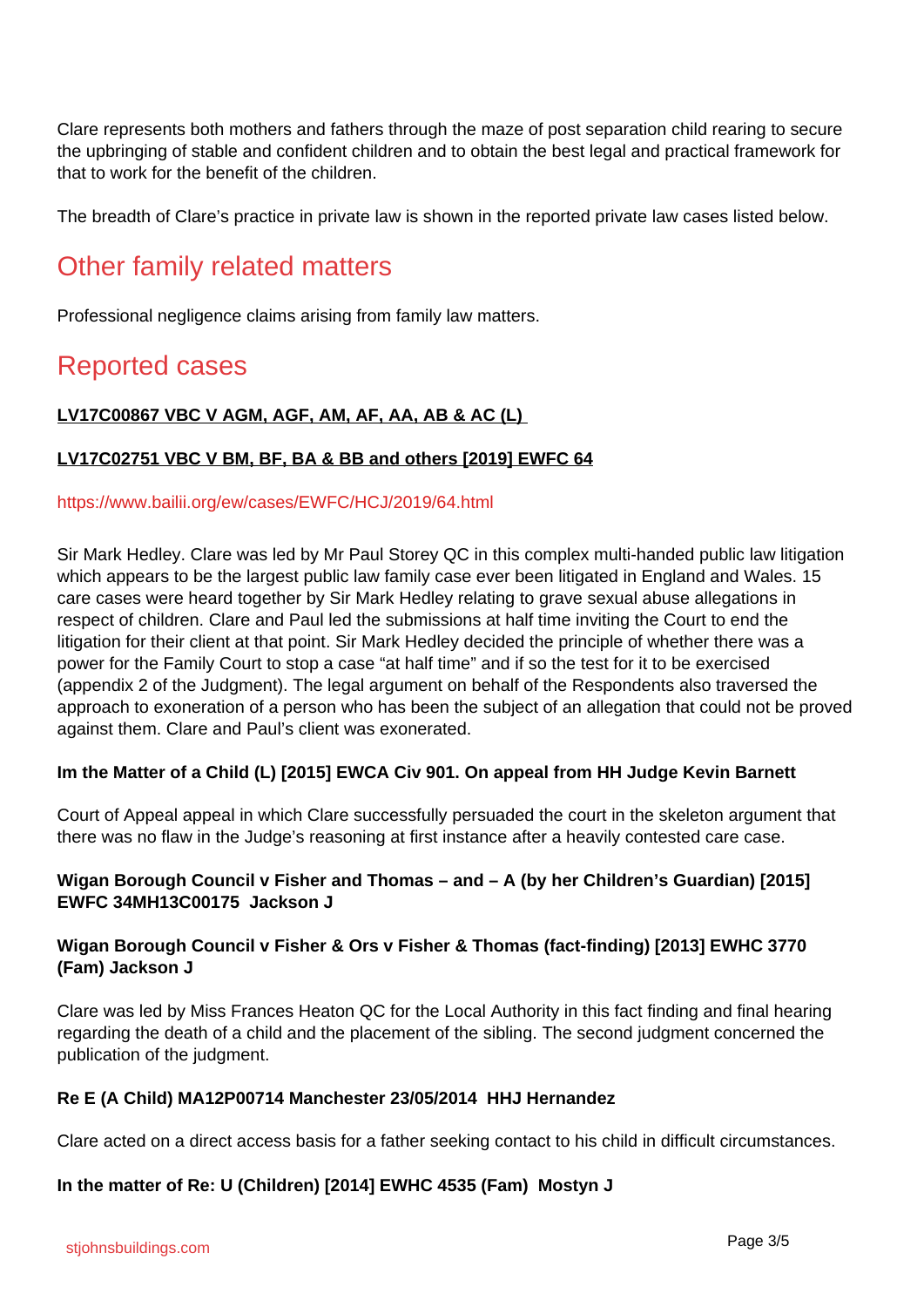Clare acted for a mother who was seeking to limit the contact of the father who was overseas and was seeking the return of the mother to her homeland. The hearing was conducted in part by telephone through interpreters.

#### **Re T (Children) [2014] EWFC B116 13 August 2014**

The Circuit Judge described Clare's submissions as "extremely helpful" and that she put her case "with admirable clarity". The proceedings concerned a sibling contact application where the LA had not taken care proceedings but where the young adult child was in hospital and matters were particularly protracted.

#### **Lancashire CC v C (Allegations of Abuse; HHJ Duggan)**

#### **Case No. PR14C00015 8th December 2014**

Clare acted for the Local Authority in proceedings where there were serious sexual abuse allegations.

#### **Re A and D (Children: religious upbringing) 2011 1 FLR 615 Baker J**

Clare acted for the children in proceedings concerning how the religious persuasion of the children should be reflected in circumstances where the mother was non practising Christian and father was a Muslim.

#### **Re D (A child) 2011 EWCA Civ 684 Court of appeal**

Case concerning legal professional privilege in family cases

#### **Re N: Recognition of Foreign Adoption order [2009] EWHC B29 (Fam) Bennett J**

Case concerning adoption of 17 year old boy.

#### **Lancashire CC v D and E [2008] EWHC 832 Fam**

Case concerning brain injury to baby returned to parents care.

#### **Re K (A child) (Secure Accommodation Order: Right to Liberty) 2001 1 FLR 249**

Original authority concerning compatibility of SAO s and Human Rights Act

#### **Re L (Minors) (Document: Non – Party Disclosure) 1995 2 FCR 12**

Original authority regarding police disclosure in care cases.

### Family - Finance

Financial disputes including especially in cases which overlap with the employment field.

Recent cases include asset portfolio over £4million in properties, company and pension after medium length marriage with children, conduct issues and fair division.